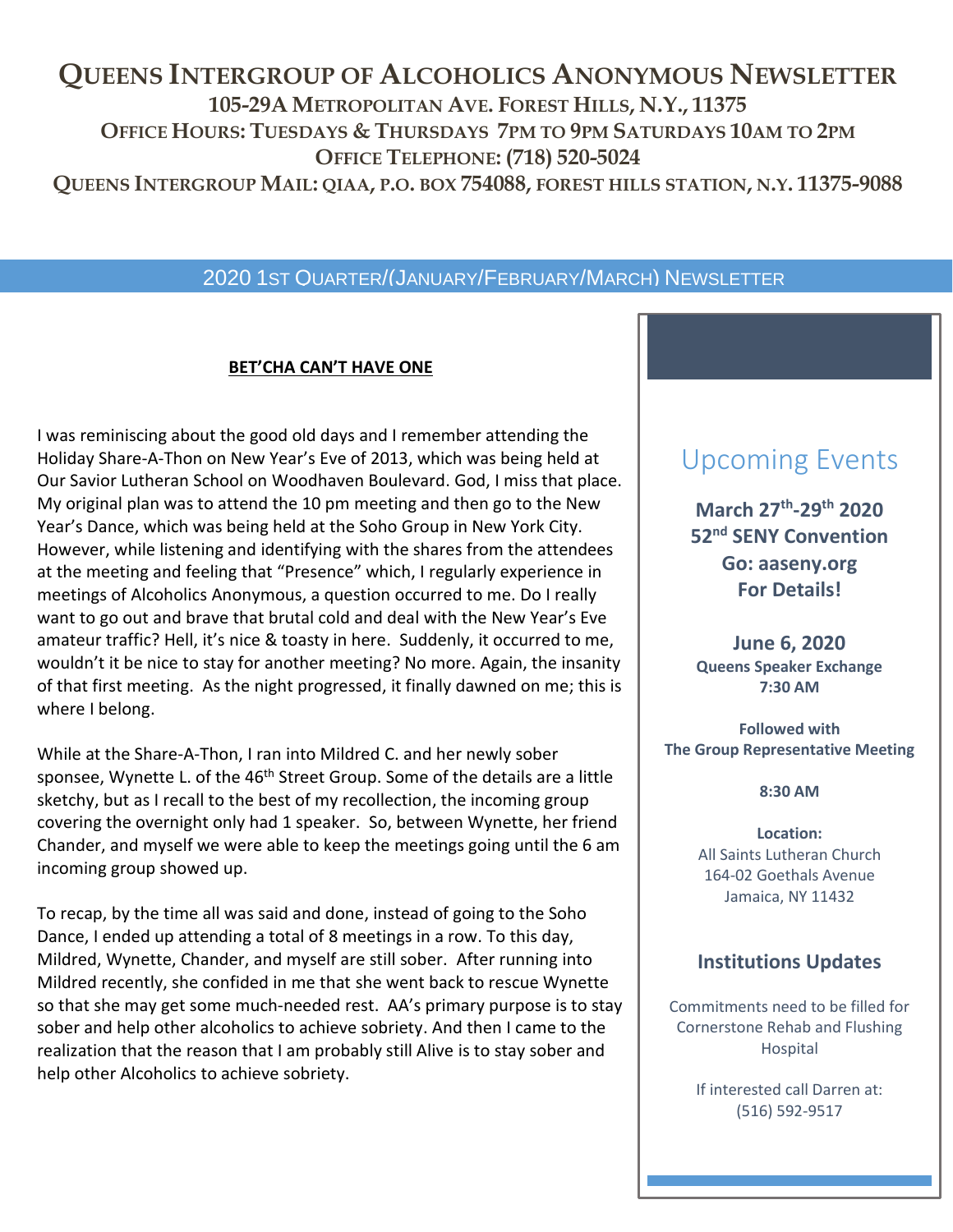### **Follow-up to the 2019 Thanksgiving Share-A-Thon and Holiday Share-A-Thon**

The Thanksgiving Share-A-Thon was held on Friday, November 29, 2019 from 6 pm through Saturday, November 30, 2019, ending 8 pm at Christ the King Center. The attendance during this Share-A-Thon was 655 people and the total 7<sup>th</sup> tradition collection was \$693.55, meaning an average of \$26.68/meeting.

The Holiday Share-A-Thon was held on Tuesday, December 24, 2019 from 6 pm through Wednesday, January 1, 2020, ending at 8 pm at Christ the King Center. The attendance during this Share-A-Thon was 3,677 people and the total 7<sup>th</sup> tradition collection was \$4,329.13, meaning an average of \$22.32/meeting.

There is no other Intergroup that has meetings around the clock for the Holidays as the Queens Intergroup. I would like to give thanks to the members of the Steering Committee, the attendees, and all the Groups who donated their time and resources to make both Share-A-Thons events that Queens would be proud of. Special thanks to Chris R. (Treasurer) for providing her treasury report.

### **THE PROGRAM OF ALCOHOLICS ANONYMOUS**

In the Foreword to the 12 Steps and 12 Traditions it states, "A.A.'s Twelve Steps are a group of principals, spiritual in their nature, which if practiced as a way of life, can expel the obsession to drink and enable the sufferer to become happily and usefully whole".

I was so delusional in early sobriety that I thought that Chapter 4 of the Big Book, "We Agnostics" did not apply to me. Because, if you had put a gun to my head and asked me if there was a God, I would've say yes. However, I certainly did not have much faith that God could help me with my Alcoholism. As a matter of fact, I cursed Him at the end as I felt He had abandoned me. So, in the beginning, I needed to make A.A. my higher power. Here was a bunch of drunks who had found a way out. Collectively we can do what I could not do on my own individual will power.

From page 45 of the Big Book, "Lack of power was our dilemma. We had to find a power by which we could live, and it had to be a power greater than ourselves. Obviously. But where and how were we to find the Power". Well, that is exactly what this book is about. It's main object is to enable you to find a power greater than yourself which will solve your problem. That means we have written a book which we believe to be spiritual as well as moral. And it means, of course, that we are going to talk about God. Here difficulty arises with agnostics".

"We know how he feels. We have shared his honest doubt and prejudice. Some of us have been violently anti-religious. To others, the word "God" brought up a particular idea of him with which someone had tried to impress them during childhood".

On page 87 of The Big Book, "If circumstances warrant, we ask our wives or friends to join us for the morning meditation. If we belong to a religious domination which requires a definite morning devotion, we attend to that also. If not members of religious bodies, we sometimes select and memorize a few set prayers which emphasize the principles we have been discussing. There are many helpful books also. Suggestions about these may be obtained from one's priest, minister or rabbi. Be quick to see where religious are right and make use of what they offer".

One of the gifts of sobriety and of having a transformation of heart and mind, is that I can be inspired by various Non-A.A. spiritual speakers. Some of my personal favorites are Edgar Eckert Tolle, Louise Hay and Dr. Wayne Dyer. Word of caution, I listen to these speakers in addition, not instead of the A.A. program. So, paradoxically the disciplines of spiritual practice do not limit me; they actually expand my world.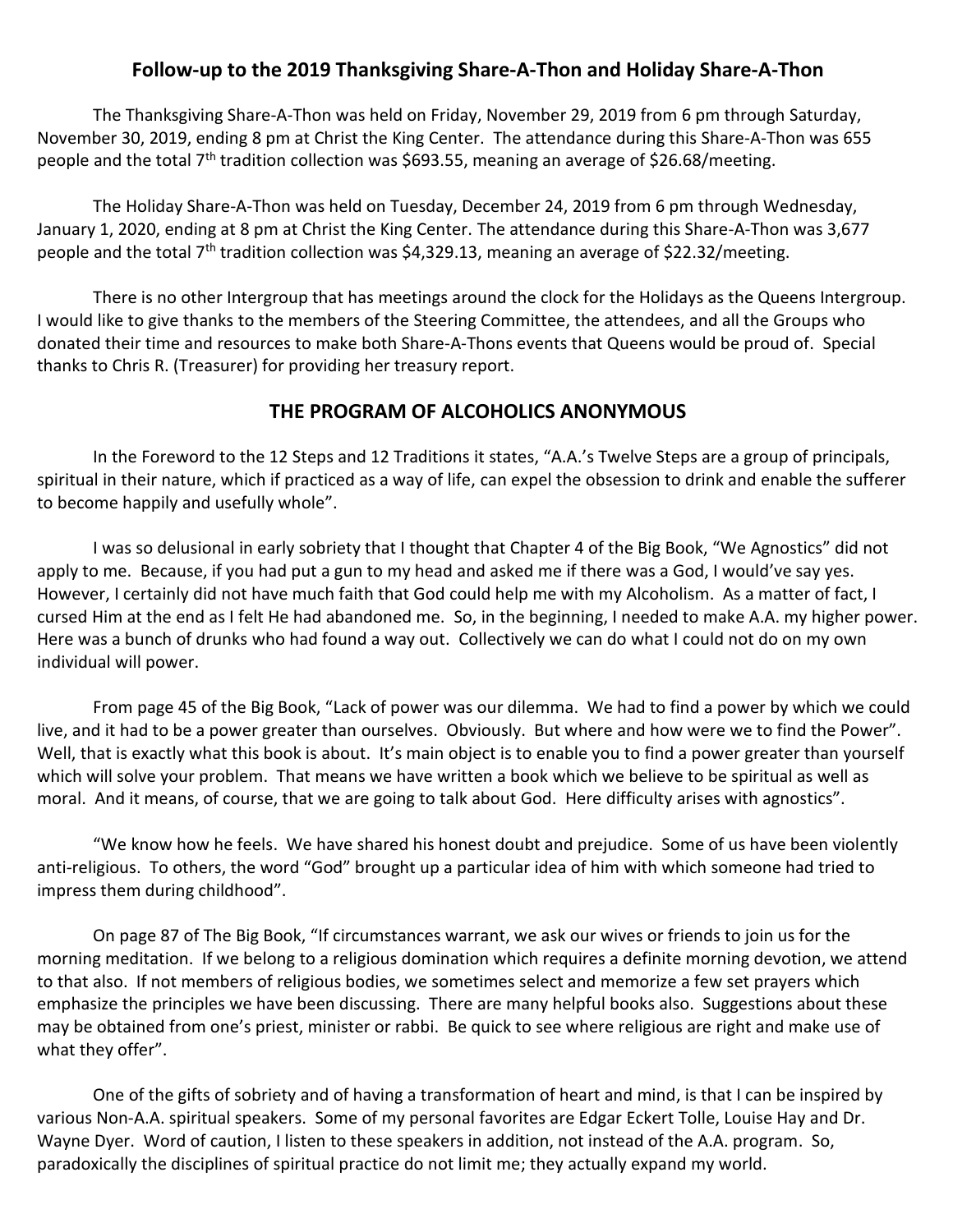## OPEN POSITIONS AT QUEENS INTERGROUP

Interested in a commitment below the group level? What do we mean by "below"? When you look at the A.A. upside-down triangle you will notice the Groups are at the top of the triangle. Any other A.A. service commitment an A.A. member takes is considered "below" the group level. This is because all service outside of the group is done to support the groups. Many A.A. members are not aware of and take for granted the important work done outside the homegroup that keeps A.A. as a whole functioning by providing the necessary support to the many A.A. entities that keep our fellowship up and running.

With that said, we have open service commitments at Queens Intergroup and are looking for A.A. members desiring to expand their A.A. world, sobriety and spirituality. Please review the qualifications and if interested, please contact our secretary at:

secretary@queensaa.org

## **Special Event Coordinator**

Two-year term. Must have at least four years of sobriety.

Must have an understanding of AA "Twelve Traditions" and "Twelve Concepts of Service." Duties are:

- 1) Attend General Service Assembly functions (SENY, Queens County, etc.).
- 2) Arrange and prepare site for quarterly Intergroup Exchange and business meetings.
- 3) Coordinate Share-a-thon, Gratitude Day and other QIAA special events.
- 4) Volunteer at least four hours per quarter to answering telephones at the QIAA office.

## **Qualifications and Duties of Vice Treasurer**

One-year term. (Two-year commitment) Must have at least five years of sobriety.

Must have experience in accounting and bookkeeping.

### Duties are:

- 1) Assist the treasurer in keeping financial records.
- 2) Assist the treasurer in preparing monthly and quarterly reports.
- 3) Assume the responsibility as Treasurer for the next term.
- 4) Volunteer at least four hours per quarter to answering telephones at the QIAA office.